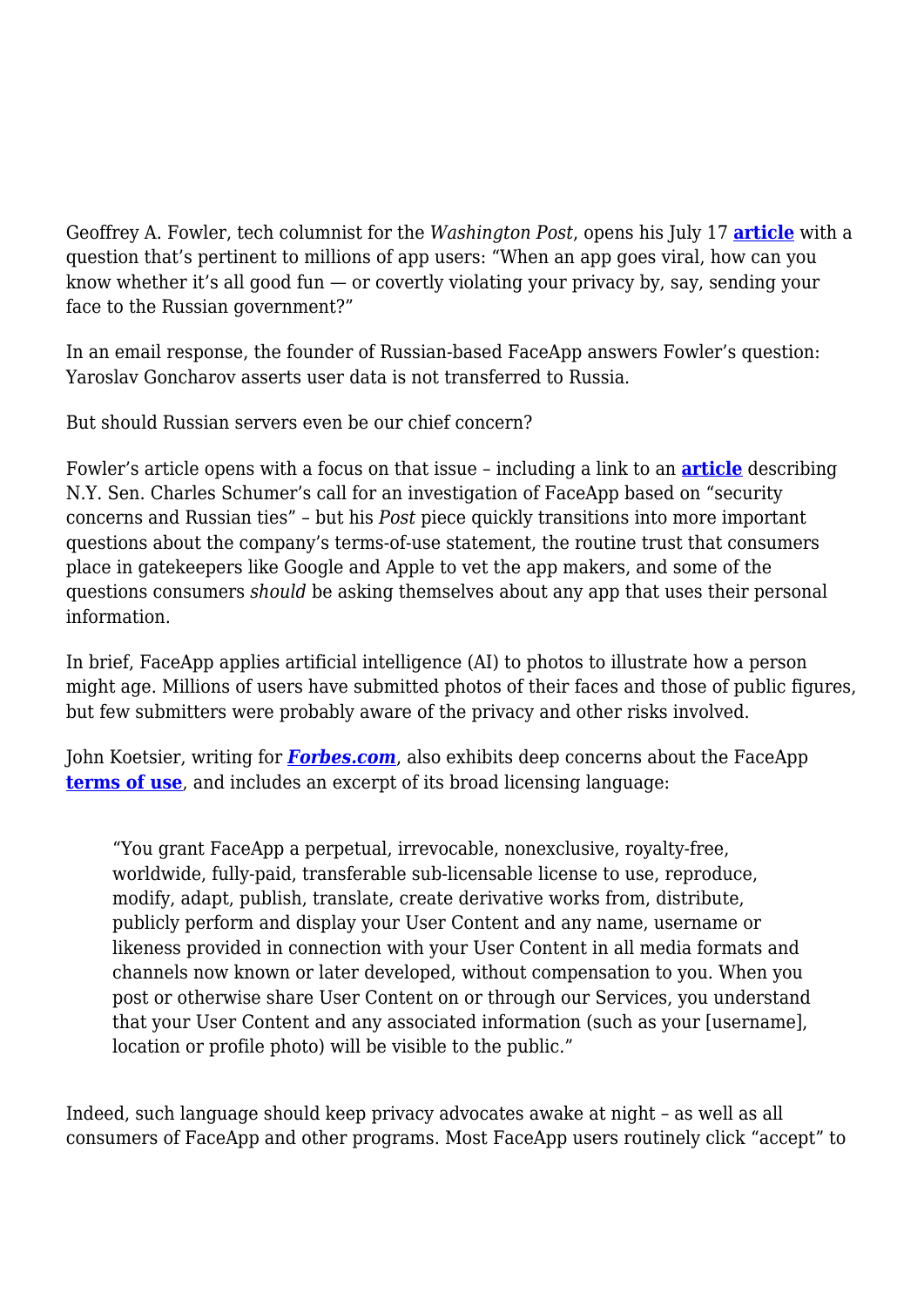this language, unaware they're permitting the company to use their images in perpetuity in just about any fashion it wishes. Imagine your image in an advertisement for something you find embarrassing. There are other issues, too, including that you "warrant" that you own the images uploaded, have the right to enter into the terms, and "agree to pay for all royalties, fees, and any other monies owed by reason of the User Content you stylize…" through the app. Were those really your intentions?

Still another concern is that FaceApp accesses other information on a device. In Koetsier's July 17 *Forbes.com* article, Rob Le Gesse, former Rackspace manager, says, "To make FaceApp actually work, you have to give it permissions to access your photos – ALL of them. But it also gains access to Siri and Search."

A second *Forbes* writer, Thomas Brewster, attempts to add perspective to the FaceApp furor, in his July 17 **[article](https://www.forbes.com/sites/thomasbrewster/2019/07/17/faceapp-is-the-russian-face-aging-app-a-danger-to-your-privacy/#3da7e18b2755)** titled "FaceApp: Is The Russian Face-Aging App A Danger To Your Privacy?"

He suggests the heightened concern stems from a developer's tweet that "set off a minor internet panic." The tweet mirrors the allegation cited by Rackspace's Le Gesse – that FaceApp might be taking every photo from your phone and uploading them to its servers.

By and large, Brewster suggests that FaceApp is not unique. By clicking blindly through *any* app's terms of use, consumers are giving the programs permission to do more than they may ever realize: "Users who are (understandably) concerned about the app having permission to access any photos at all might want to look at all the tools they have on their smartphone. It's likely many have access to photos and an awful lot more."

The FaceApp situation, like those before it and those surely to come, reminds us that it remains the consumer's responsibility to read and analyze the terms of service for *any* app before clicking "accept."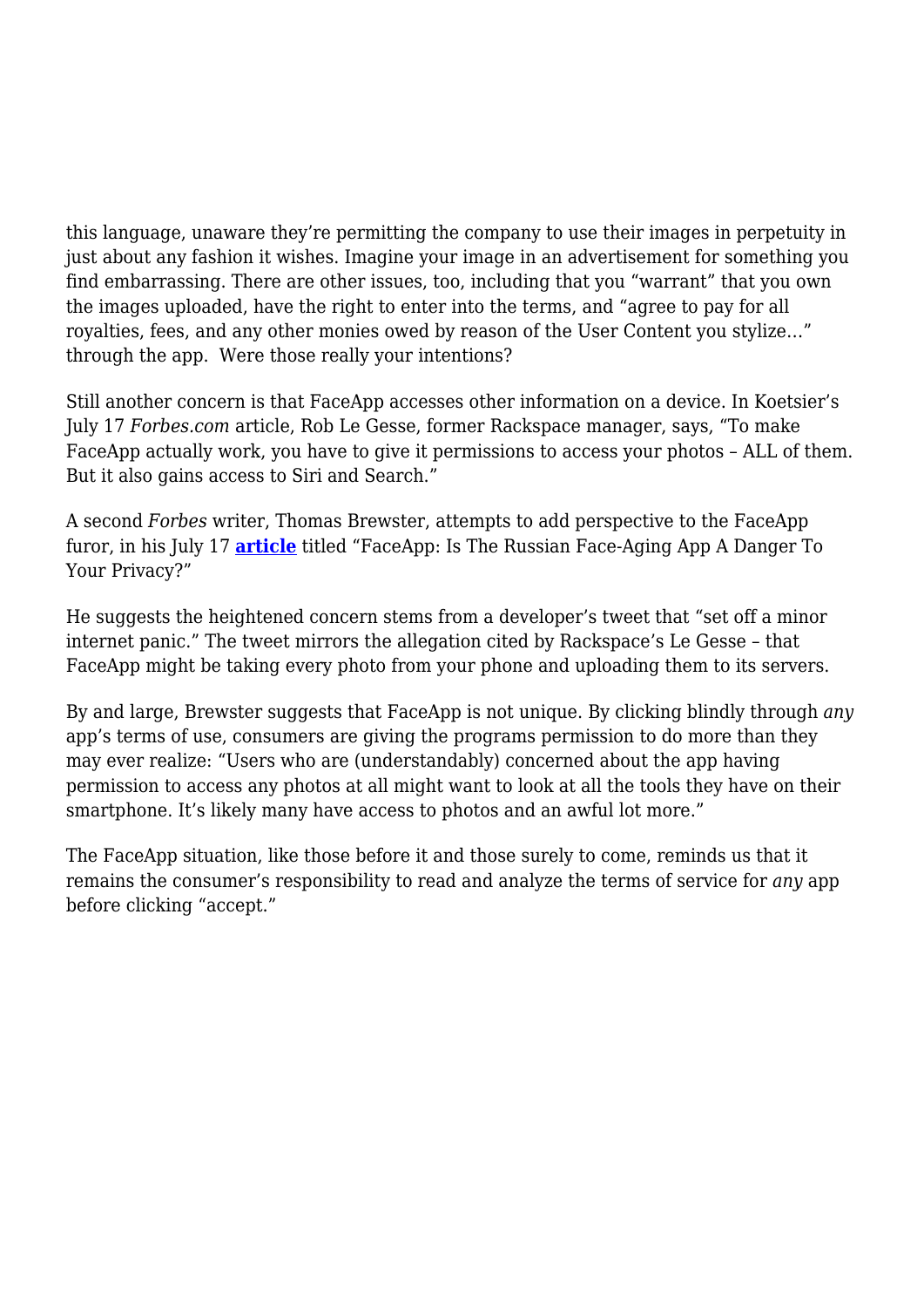

## **Concerns Over FaceApp Remind Us That Users May Not Fathom the Permissions They Grant Apps**

Geoffrey A. Fowler, tech columnist for the Washington Post, opens his July 17 article with a question that's pertinent to millions of app users: "When an app goes viral, how can you know whether it's all good fun - or covertly violating your privacy by, say, sending your face to the Russian government?"

In an email response, the founder of Russian-based FaceApp answers Fowler's question: Yaroslay Goncharov asserts user data is not transferred to Russia.

But should Russian servers even be our chief concern?

Fowler's article opens with a focus on that issue - including a link to an article describing N.Y. Sen. Charles Schumer's call for an investigation of FaceApp based on "security concerns and Russian ties" - but his Post piece quickly transitions into more important questions about the company's terms-of-use statement, the routine trust that consumers place in gatekeepers like Google and Apple to vet the app makers, and some of the questions consumers should be asking themselves about any app that uses their personal information.

In brief, FaceApp applies artificial intelligence (AI) to photos to illustrate how a person might age. Millions of users have submitted photos of their faces and those of public figures, but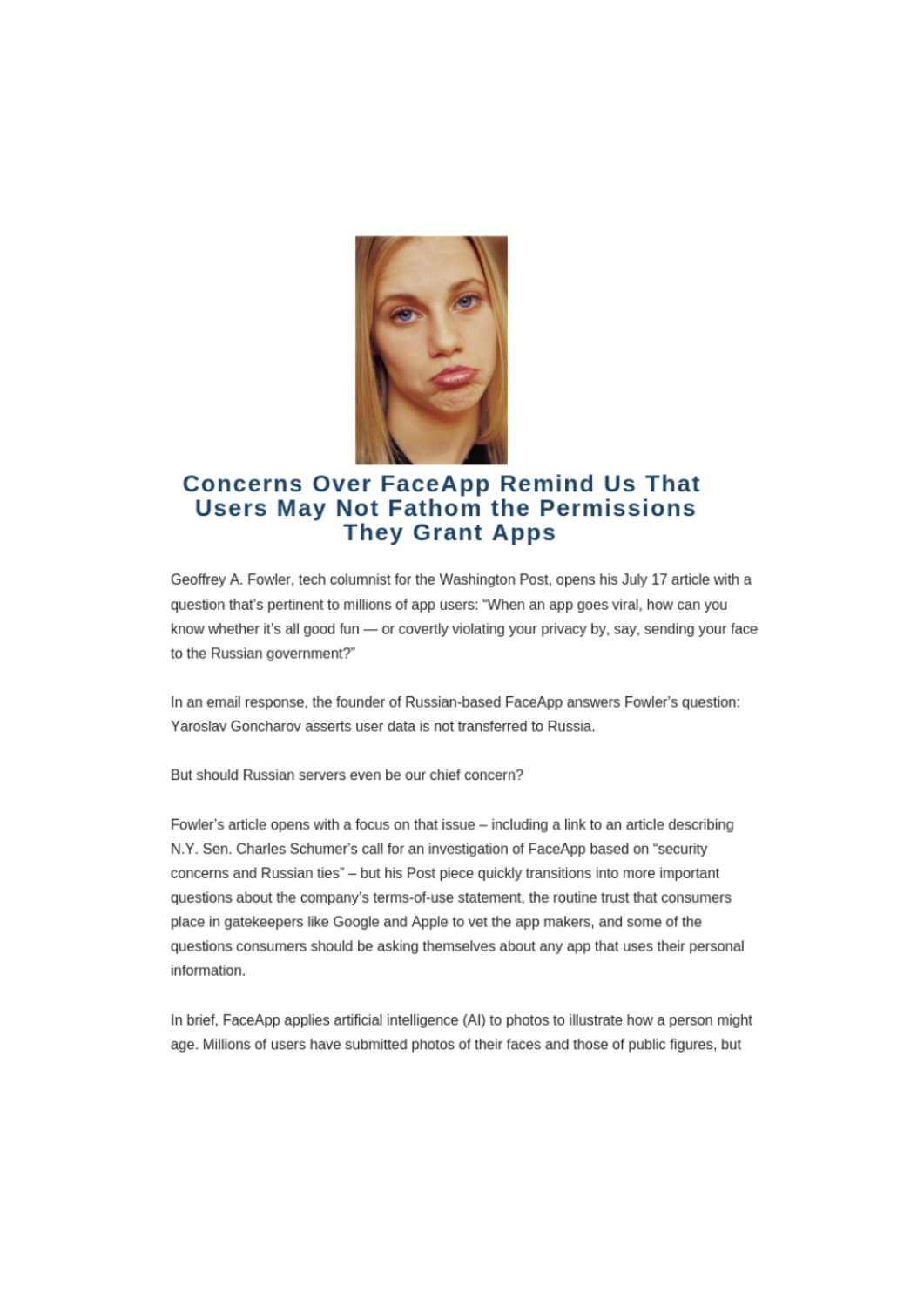View the **[PDF version](https://magazine.arma.org/wp-content/uploads/2019/07/FFaceApp-3.pdf)** of this article.



## **Privacy Policy Template**

Originally developed by Jim Koziol, this Privacy Policy Template will help you establish a privacy policy at your organization or give you some ideas on how to enhance your existing privacy policy.

[Download](https://armai.informz.net/ARMAI/pages/Privacy_Policy_Template2)

## **Author**

[ARMA International](https://magazine.arma.org/author/admin/)

(Visited 641 times, 1 visits today)

## **About the Author**

ARMA International